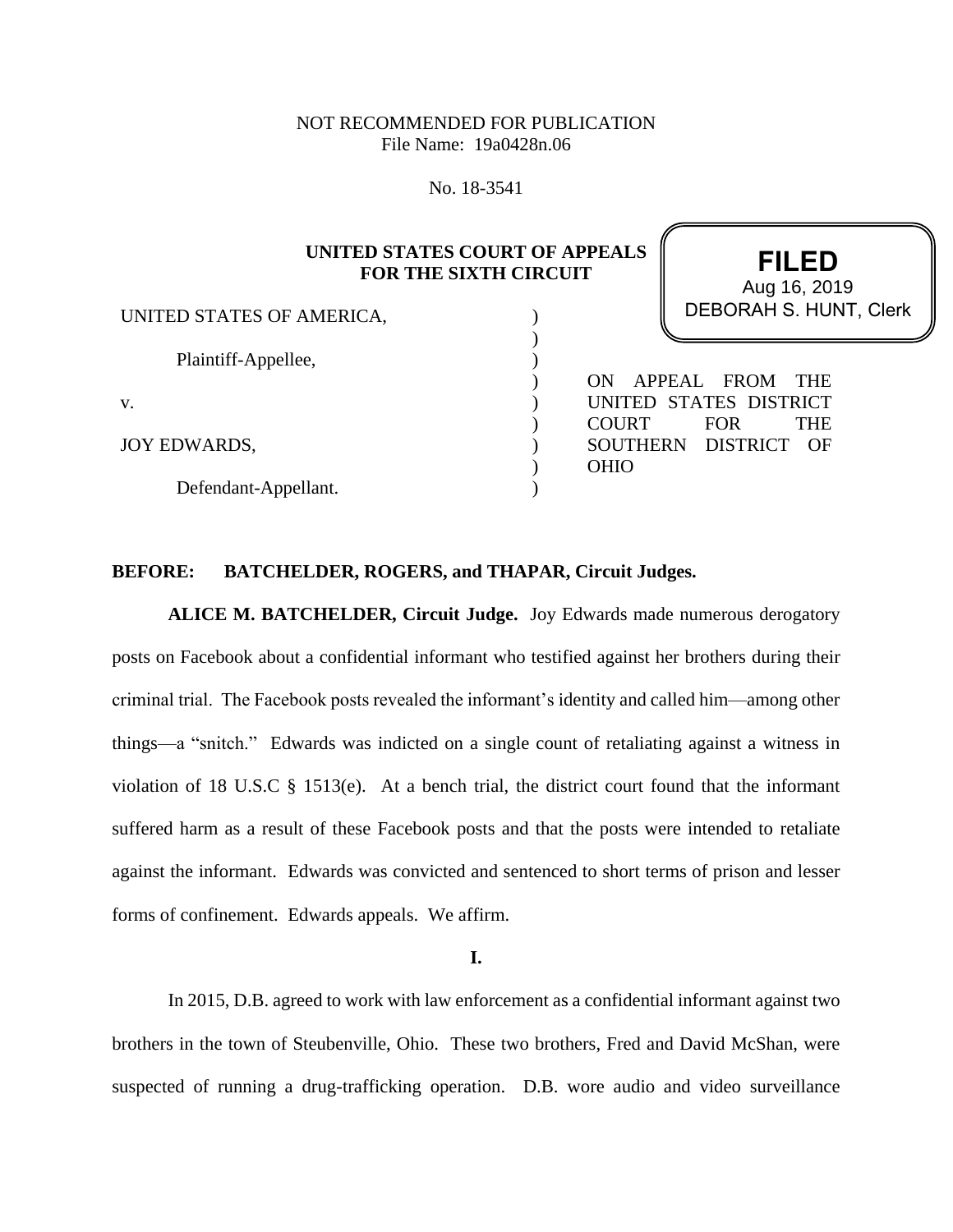equipment while performing controlled buys from the McShan brothers. As a result of D.B.'s assistance, law enforcement indicted the McShan brothers on multiple charges, including conspiracy to possess with intent to distribute heroin. D.B. also testified at the McShan brothers' trial.

The trial took place in Columbus, Ohio, 150 miles from Steubenville. D.B. testified in an open, public courtroom. A number of Steubenville residents attended the trial. During the trial, United States Marshals had to remove several of the McShan brothers' relatives and friends from the courtroom for recording witness testimony and taking pictures of witnesses, including D.B., on the stand. A jury found both brothers guilty and the district court sentenced Fred to 288 months in prison and David to 74 months in prison.

Several months after the trial, Steubenville residents began posting on the social-media website Facebook pictures of D.B testifying at the trial. Among the people to do so was Joy Edwards, a sister of the McShan brothers. Over the course of several days, some of her online activity included:

- Re-posting another user's photo of D.B. on the witness stand and calling him a "snitch" in the comments section
- Commenting on her own post saying "f\*\*\* him," "Look at that bitch ass snitch lips! They are crack up and ashey white from running it so much! His bitch ass needs some WD40!"
- Re-posting another user's doctored photo of D.B. holding a t-shirt with a police badge on it
- Re-posting another user's photo of D.B. with the caption "stop snitching" over it, to which Edwards added, "Snitch ass bitch"
- Commenting on her own post in response to another user's question about the identity of D.B., saying, "This guy is snitching! He snitched on my brothers! And lied about everything!"
- Re-posting another user's photo of D.B. with the caption "Snitching like a bitch"
- Re-posting another user's picture featuring hands in police handcuffs with the caption "Man up . . . Shut your mouth. Take the charge and don't snitch."
- "Liked" numerous other users' posts of similar material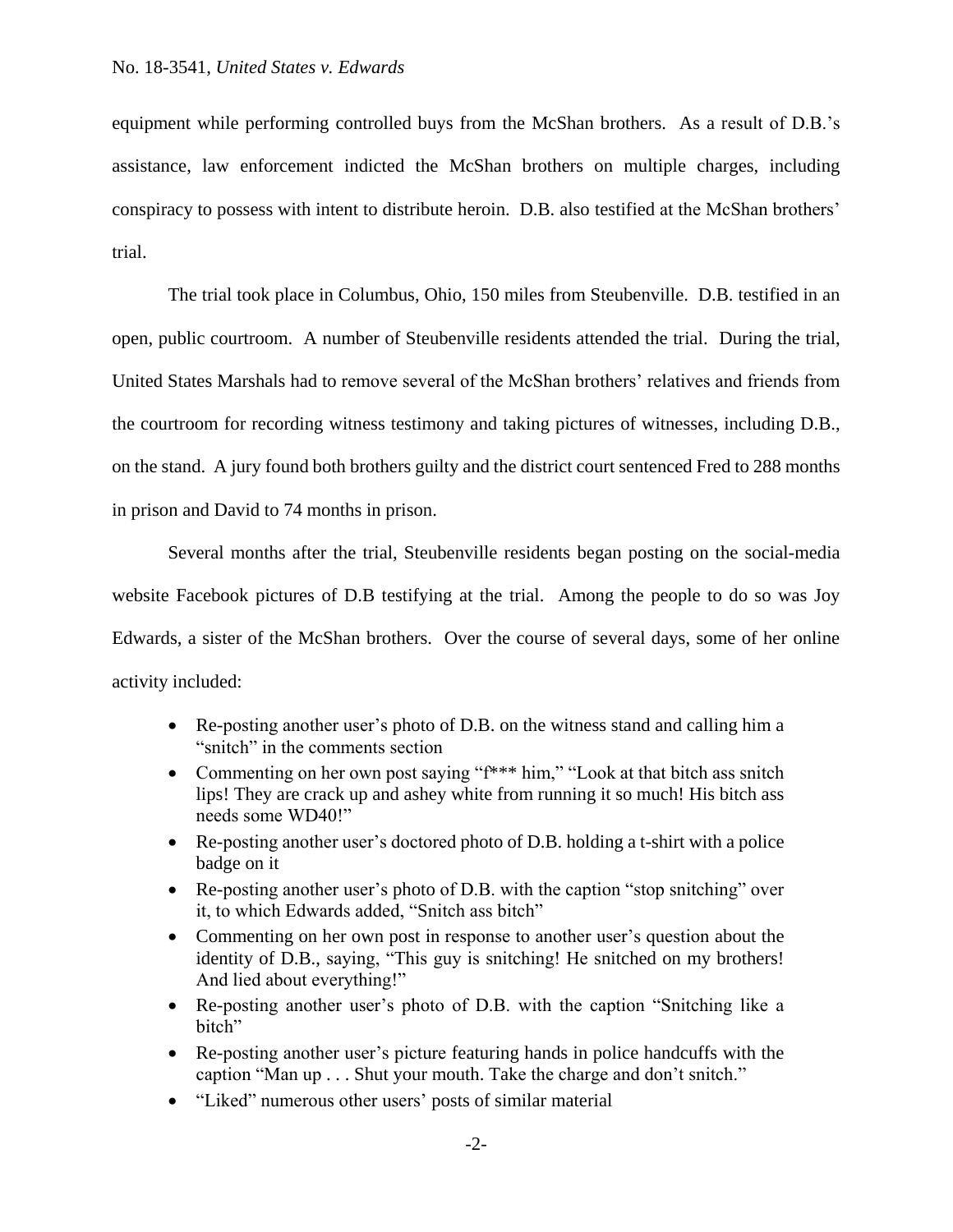Edwards did not capture any photos of D.B. at the trial, nor did she create any of the images herself. She primarily re-posted others' images and added her own captions. Her Facebook page was set to "Public," meaning that any one of her more than 600 Facebook friends could share her posts and anyone on Facebook could view them. These Facebook posts by Edwards and others revealed and broadcast D.B.'s name, nickname, location, family members, and his cooperation with law enforcement—in addition to generating numerous other derogatory comments by other persons in the Steubenville area.

After the nearly week-long flurry of Facebook posts regarding D.B., the government indicted Edwards on one count of retaliating against a witness in violation of 18 U.S.C. § 1513(e). The government did not indict any other persons. Edwards moved to dismiss the indictment, arguing that § 1513(e) violates the First Amendment, is unconstitutionally vague, and is unconstitutionally overbroad. The district court denied the motion to dismiss, holding that § 1513(e) is consistent with the Supreme Court's ruling in *Virginia v. Black*, 538 U.S. 343 (2003), because it requires as an element of the crime "proof that the defendant intended to retaliate." Summarizing the order, the district court said, "[i]t is the scienter requirement of the statute that renders it constitutional."

Edwards waived her right to a trial by a jury. At the bench trial, the government called three witnesses. U.S. Marshal Denzler testified about the process of investigating Edwards' Facebook posts. DEA Special Agent Heufelder testified that law enforcement considers the label "snitch" to be a threat to its informants. D.B. testified about how his life changed after the Facebook posts, including his increased difficulty in seeing his children, decreased employment opportunities in the area, and his fear for his safety and for the safety of his family. At the close of the government's arguments, Edwards did not present a defense, and instead orally moved for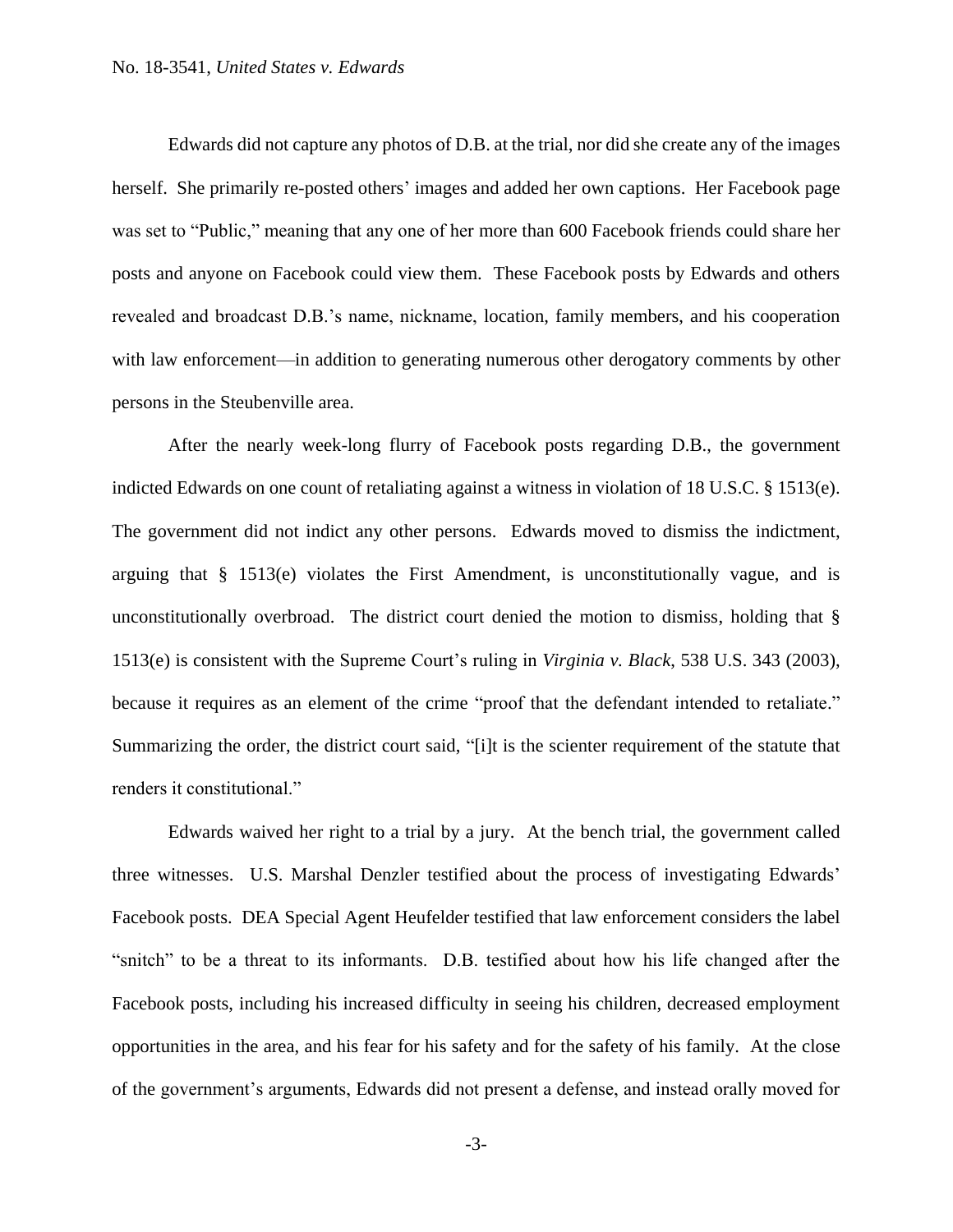judgment of acquittal pursuant to Federal Rule of Criminal Procedure 29. The district court denied the motion and found Edwards guilty under § 1513(e), sentencing her to three months in prison, followed by three months in a halfway house, three months of home detention, and three years on supervised release.

On appeal, Edwards makes three claims challenging her conviction. Edwards argues that, (1) there was insufficient evidence to support her conviction; (2)  $\S$  1513(e) is unconstitutionally vague; (3) she was selectively prosecuted by the government.

# **II.**

#### **A.**

First, Edwards argues that there was insufficient evidence for her conviction and therefore the district court erred in denying her Rule 29 motion. "Although we review the district court's denial of [a motion for judgment of acquittal] de novo, we must affirm its decision if the evidence, viewed in the light most favorable to the government, would allow a rational trier of fact to find the defendant guilty beyond a reasonable doubt." *United States v. Canan*, 48 F.3d 954, 962 (6th Cir. 1995). Section 1513(e) of the witness retaliation statute states:

Whoever knowingly, with the intent to retaliate, takes any action harmful to any person, including interference with the lawful employment or livelihood of any person, for providing to a law enforcement officer any truthful information relating to the commission or possible commission of any Federal offense, shall be fined under this title or imprisoned not more than 10 years, or both.

18 U.S.C. § 1513(e). Edwards concedes that she knowingly took an action and that D.B. has suffered harm. However, Edwards complains that there was insufficient evidence to find beyond a reasonable doubt that (a) she took the action with intent to retaliate, and that (b) her actions were the cause of D.B.'s harm.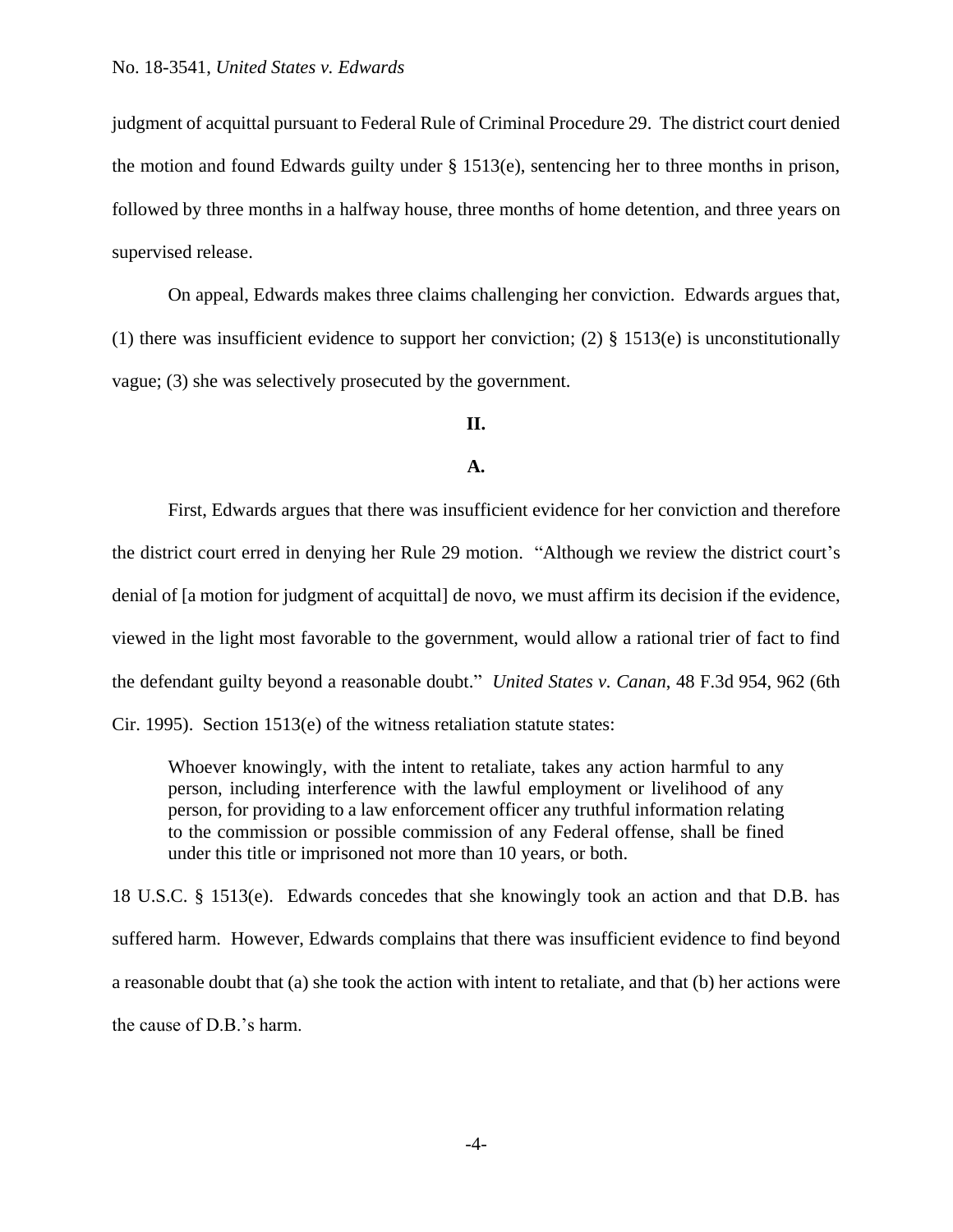*Intent.*<sup>1</sup> Intent may, and generally must, be proven with circumstantial evidence. *United States v. Ross*, 502 F.3d 521, 530 (6th Cir. 2007). There is no question that Edwards's posts were in response to D.B.'s testimony. She repeatedly referred to D.B. as a "snitch" and a "rat." When asked in the comments section by a friend who D.B. was,<sup>2</sup> Edwards shot back that he "snitched on [her] brothers" and that she thought he lied about them. She also posted that "His bitch ass needs some WD40!"

The district court found credible the government witness's testimony about the increased risk of harm associated with the label "snitch." The trier of fact "is free to infer the intent to retaliate from the natural consequences likely to flow from the defendant's actions." *United States v. Stoker*, 706 F.3d 643, 646 (5th Cir. 2013). Given the context of the Facebook posts, particularly the negative comments about D.B. that were generated by the posts, a rational trier of fact could easily conclude beyond a reasonable doubt that someone who continued to engage in that activity intended the foreseeable negative consequences. Indeed, the district court found that "there is no competing or other purpose for which Defendant's postings were made, other than to retaliate."

Edwards counters with three arguments. First, Edwards draws attention to the statute's lack of definition for "retaliate." But "when a word is not defined by statute, we normally construe it in accord with its ordinary or natural meaning." *Smith v. United States*, 508 U.S. 223, 228 (1993). Second, Edwards complains everything she communicated online was both accurate and already public knowledge. Again, this has nothing to do with whether Edwards intended to retaliate against D.B by disseminating allegedly true and accurate information. Third, Edwards points out that she did not create any of the content she shared. However, Edwards was convicted

 $\overline{a}$ 

 $<sup>1</sup>$  The government argues that the issue of intent was forfeited because it was not included with specificity in the Rule</sup> 29 motion at trial. While that appears to be true, the record also shows that the government conceded that the intent element was "what the whole case is about" when discussing the Rule 29 motion orally with the district court judge.

<sup>&</sup>lt;sup>2</sup> In context, the commenter was basically asking Edwards, "Why are you posting this?"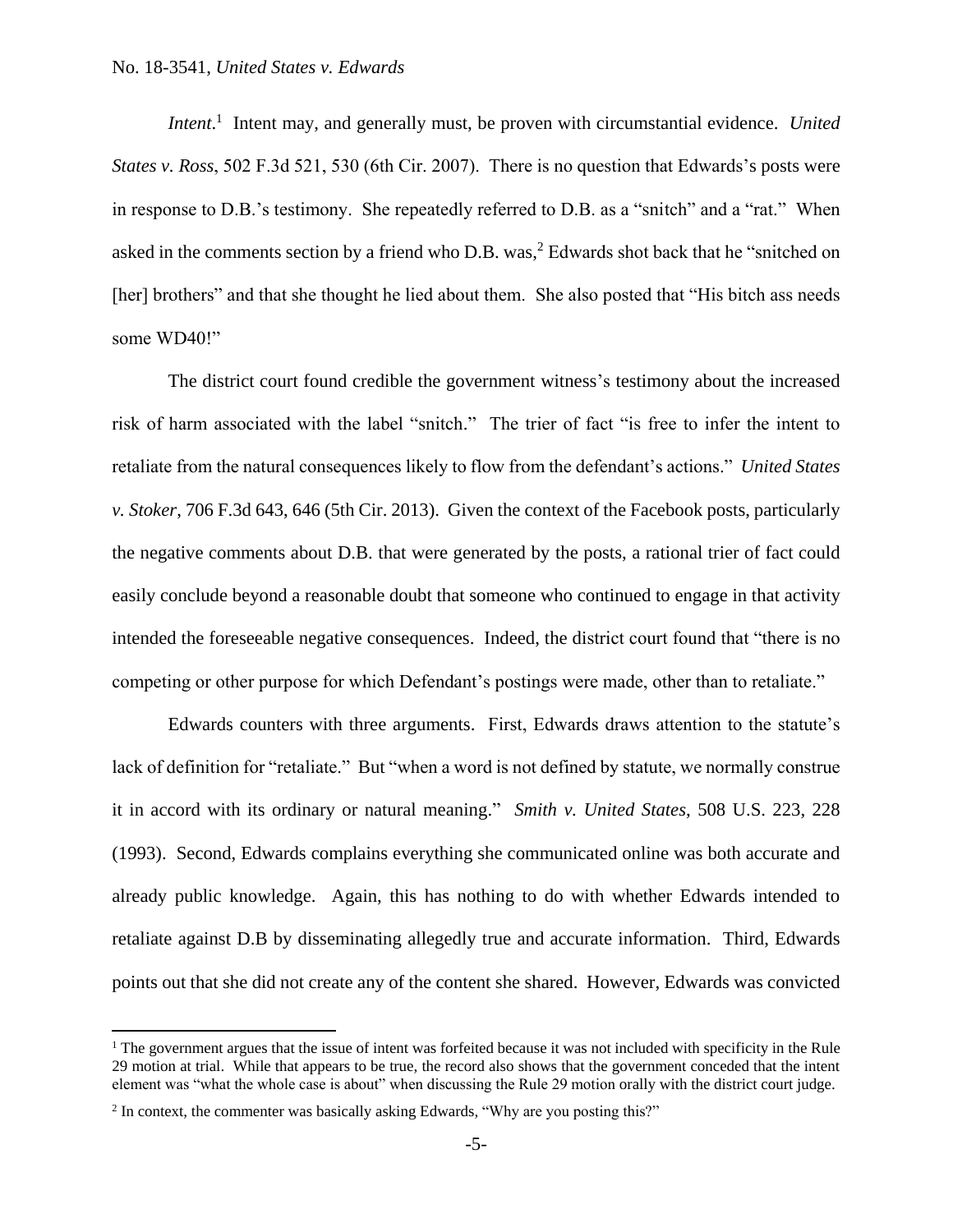for using the content to spread awareness of D.B.'s performance, not for creating the content at hand—which is, again, irrelevant to the question of her intent in sharing the content. Fourth, Edwards claims that "she never advocated any retaliatory conduct (physical violence or otherwise) against [D.B.]." However, § 1513(e) does not require that a defendant expressly advocate retaliation. It rather applies to "[w]hoever knowingly, with intent to retaliate, makes any action harmful" to a government witness. 18  $\S$  U.S.C.  $\S$  1513(e). There is evidence upon which a rational trier-of-fact could find retaliatory intent, and Edwards does nothing to call into question the *sufficiency of that evidence* as to the intent element of § 1513(e).

*Causation*. Edwards concedes D.B. suffered harm from the collective Facebook posts. But because numerous other people posted (often much worse) things about D.B., Edwards argues, her posts alone cannot be sufficient evidence to establish that she caused D.B.'s harm. Unfortunately for Edwards, federal criminal law does not employ a several liability standard. Indeed, the statute clearly applies to "Whoever . . . takes any action harmful to any person . . . ." 18 U.S.C. § 1513(e). In this case, there was evidence of close temporal proximity between Edwards' Facebook posts and the subsequent harm suffered by D.B., making it possible for a rational trier of fact to determine that  $\S 1513(e)$ 's causation element was satisfied. Although D.B. conceded that some Steubenville residents knew about his cooperation with the government before Edwards posted on Facebook, he also claimed that "[w]hen the photos got posted, that's when mostly the drama picked up." D.B. testified that he received "a lot of friend requests" from strangers on Facebook after Edwards posted, which caused him to feel "a little intimidated" and to doubt whether he "could safely return to Steubenville." He also feared for the safety of his family, especially given that his little sister received a threat after Edwards posted on Facebook in May of 2017. In light of these concerns, D.B. reduced the frequency of his family visits and refrained from living with family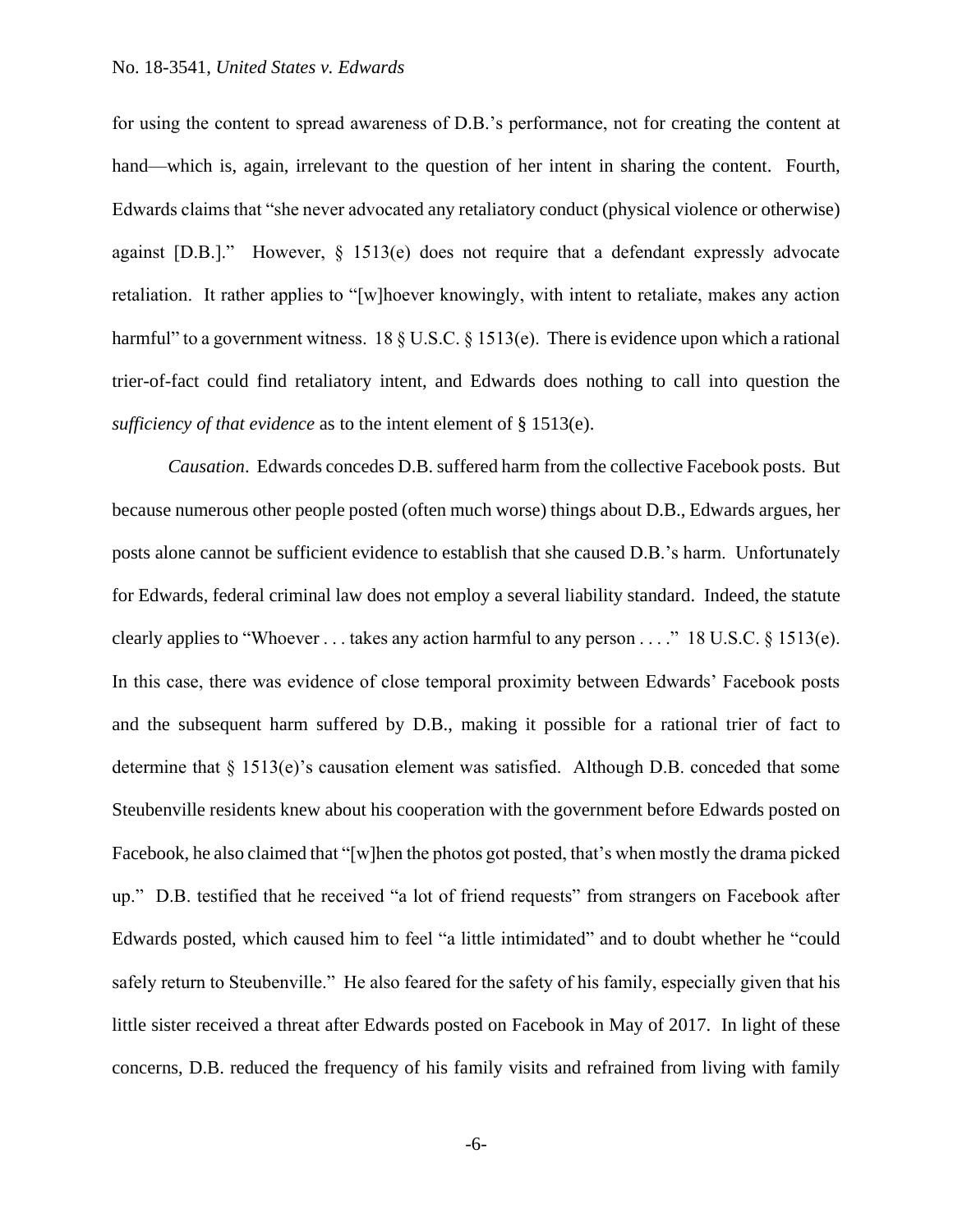members in Steubenville. Viewing this testimony in the light most favorable to the government, there was sufficient evidence for a rational trier of fact to conclude that Edwards caused D.B.'s harm by sharing the posts on Facebook.

### **B.**

Next, Edwards argues that  $\S$  1513(e) is unconstitutionally vague. We review de novo questions of law. *United States v. Hill*, 167 F.3d 1055, 1063 (6th Cir. 1999). A statute is unconstitutionally vague if it "fails to provide people of ordinary intelligence a reasonable opportunity to understand what conduct it prohibits" or if the statute "authorizes or even encourages arbitrary and discriminatory enforcement." *Hill v. Colorado*, 530 U.S. 703, 732 (2000). Criminal statutes are held to a higher standard than civil statutes. *Village of Hoffman Estates v. Flipside, Hoffman Estates, Inc.*, 455 U.S. 489, 499 (1982). In criminal statutes, "a scienter requirement may mitigate a law's vagueness, especially with respect to the adequacy of notice to the complainant that his conduct is proscribed." *Id*.

As to the notice component of her vagueness challenge, Edwards argues that "an ordinary person would not likely realize that he is subject to criminal prosecution for everyday activity on Facebook." We disagree. The statute prohibits the taking of "any action harmful to any person." 18 U.S.C. § 1513(e). This is plain, common language. *Hill*, 530 U.S. at 732. None of the words used is particularly complex or exclusive to arcane legal texts. An ordinary person can understand that posting on Facebook falls under "any action." Indeed, Edwards has no trouble in her brief paraphrasing even the most advanced word of the statute, "retaliate," using more common language: "to get revenge." Furthermore, the scienter requirements of "knowingly" and "with intent to retaliate" dramatically narrow the universe of possible offending activity such that an ordinary person has notice of what conduct is prohibited. *See Hill*, 530 U.S. at 732; *see also*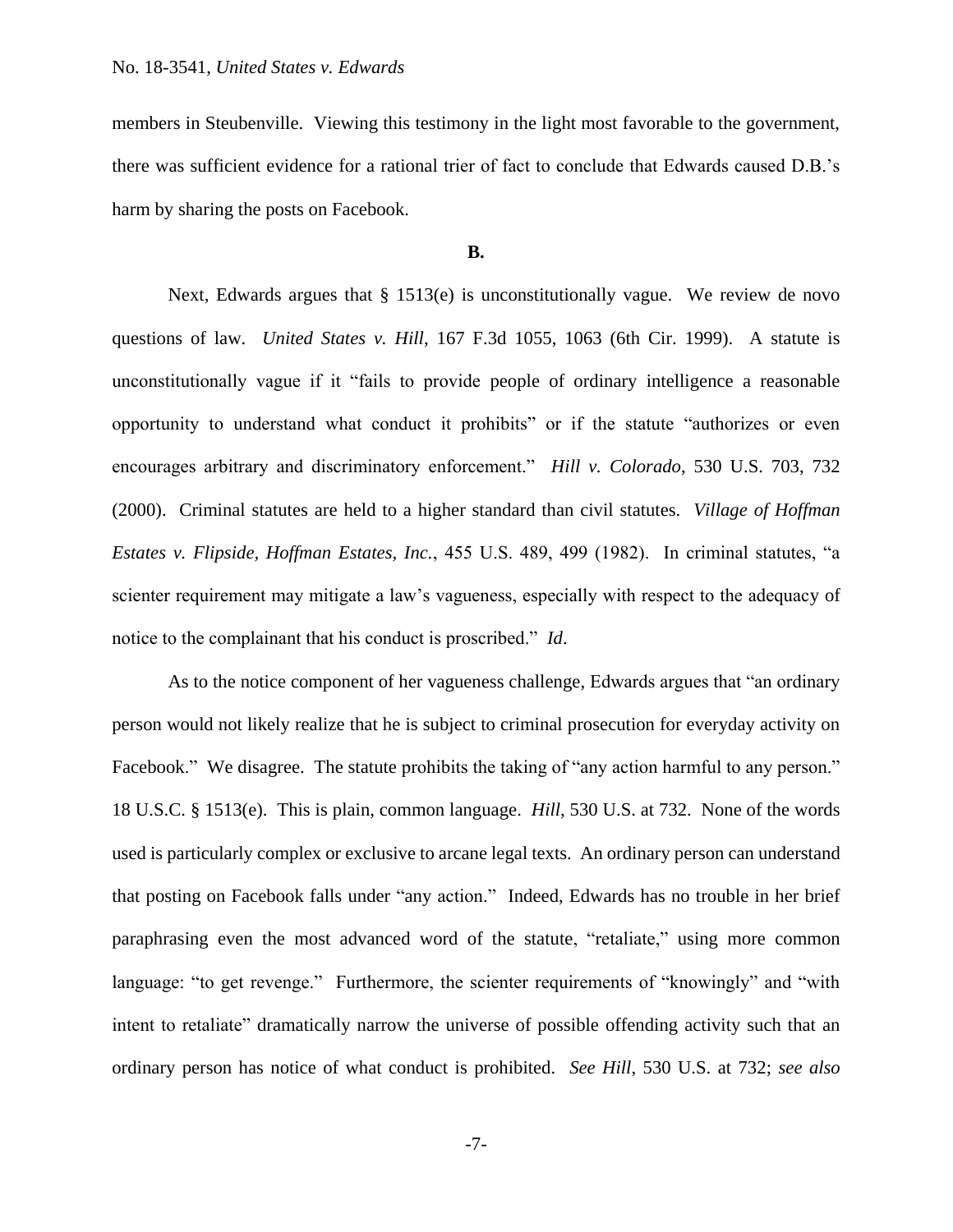$\overline{a}$ 

*Village of Hoffman Estates*, 455 U.S. at 499. Is the language of the statute potentially sweeping?<sup>3</sup> Absolutely. But is it vague such that an ordinary person could not understand what conduct it prohibits? No.

As to the enforcement component of her vagueness challenge, Edwards argues that "one need to look no further than this case" for evidence of arbitrary enforcement. Edwards complains that many others engaged in similar or worse behavior, but she alone was prosecuted—evidence of arbitrary enforcement, she argues. She also claims she was "[s]ingl[ed] out . . . for prosecution just because she is related to the McShan brothers"—evidence of discriminatory enforcement, she argues. However, Edwards unwittingly highlights the flaw in this argument. The government must prove beyond a reasonable doubt that an offender had an "intent to retaliate" in order to prevail on a § 1513(e) prosecution. In common parlance, "to retaliate" is to return injury for perceived injury. It could be difficult for the government to prove that these Facebook postings by a person unrelated to the McShan brothers and thus unaffected by D.B.'s testimony were done to "retaliate" against D.B. Not so with Edwards. Family relations have long been recognized in law to be extensions of the personal domain in all kinds of contexts. *See Salman v. United States*, 137 S. Ct. 420, 429 (2016) (holding that gifts to family relatives accrue to personal benefit). The government has broad discretion to choose among its potential cases which to bring for prosecution. *Bordenkircher v. Hayes*, 434 U.S. 357, 364 (1978). That the government chose to bring only its strongest § 1513(e) case is unremarkable, and certainly not evidence of arbitrary enforcement.

<sup>3</sup> Edwards abandoned her First Amendment overbreadth claim on appeal. Nothing in this opinion should be construed to comment on whether § 1513(e) is overbroad or violative of the First Amendment. That issue was neither brought nor briefed before us.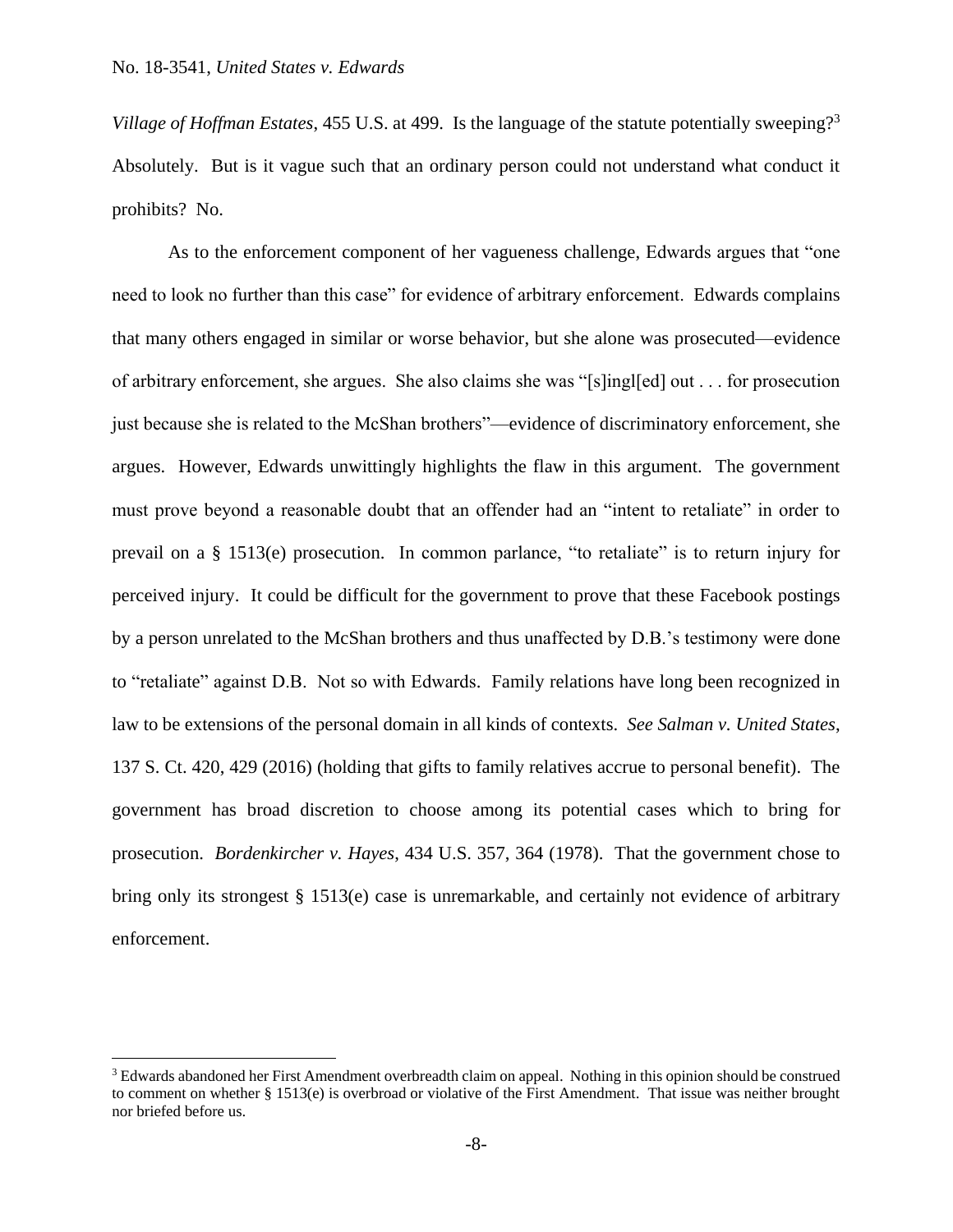**C.**

Finally, Edwards argues that the government selectively prosecuted her. A claim of selective or vindictive prosecution must be made on a motion before trial. Fed. R. Crim. P.  $12(b)(3)(A)(iv)$ . Here, it was not. Because this claim is first raised on appeal, we review for plain error. *United States v. Soto*, 794 F.3d 635, 654–55 (6th Cir. 2015) (holding that untimely 12(b)(3) motions raised for the first time on appeal are subject to plain error review). "Plain error exists where there is  $(1)$  error  $(2)$  that was obvious or clear,  $(3)$  that affected [the] defendant's substantial rights and (4) that affected the fairness, integrity, or public reputation of the judicial proceedings." *United States v. Donadeo*, 910 F.3d 886, 893 (6th Cir. 2018) (internal quotation marks and citations omitted). "Accordingly, plain error is a standard that is extremely deferential to the district court, and it should be found sparingly, only in exceptional circumstances, and solely to avoid a miscarriage of justice." *Id*. (internal quotation marks omitted).

"A selective-prosecution claim is not a defense on the merits to the criminal charge itself, but an independent assertion that the prosecutor has brought the charge for reasons forbidden by the Constitution." *United States v. Armstrong*, 517 U.S. 456, 463 (1996). Among those forbidden reasons are a defendant's "race, religion, or the desire to prevent the exercise of [the defendant's] constitutional rights." *United States v. Hazel*, 696 F.2d 473, 474 (6th Cir. 1983). In order to succeed on a selective-prosecution claim, the defendant must "present clear evidence" that (1) the government had a discriminatory intent, and (2) that the prosecutorial policy had a discriminatory effect. *Armstrong*, 517 U.S. at 465 (internal quotation marks omitted). *See also United States v. Jones*, 159 F.3d 969, 976 (6th Cir. 1998).

Edwards claims that her exercise of her First Amendment rights on Facebook was the motivation for her prosecution, and because she was the only person among many other people

-9-